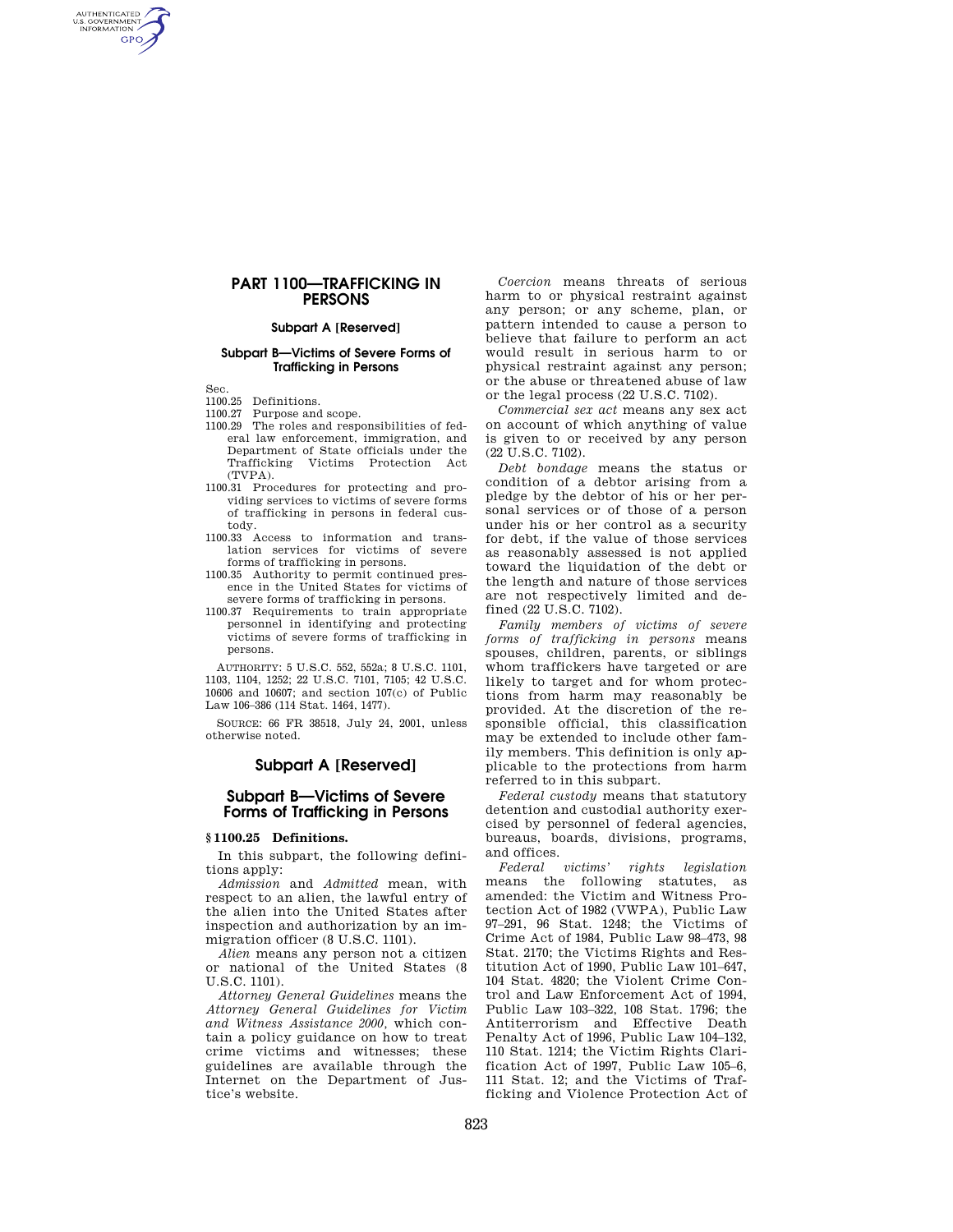2000 (VTVPA), Public Law 106–386, 114 Stat. 1464.

*INA* means the Immigration and Nationality Act, 8 U.S.C. 1101 *et seq.* 

*Involuntary servitude* includes a condition of servitude induced by means of any scheme, plan, or pattern intended to cause a person to believe that, if the person did not enter into or continue in such condition, that person or another person would suffer serious harm or physical restraint; or the abuse or threatened abuse of the legal process (22 U.S.C. 7102).

*Responsible official* refers to the agency official designated to provide the services described in 42 U.S.C. 10607(a).

*Section 107(c)* means section 107(c) of TVPA, Division A of Public Law 106– 386.

*Services to victims* refer to those services to be provided pursuant to 42 U.S.C. 10607(c), unless otherwise specified in the TVPA or this subpart.

*Severe forms of trafficking in persons*  means sex trafficking in which a commercial sex act is induced by force, fraud, or coercion, or in which the person induced to perform such act has not attained 18 years of age; or the recruitment, harboring, transportation, provision, or obtaining of a person for labor or services, through the use of force, fraud, or coercion for the purpose of subjection to involuntary servitude, peonage, debt bondage, or slavery (22  $\overline{U}$  S.C. 7102).

*Sex trafficking* means the recruitment, harboring, transportation, provision, or obtaining of a person for the purpose of a commercial sex act (22 U.S.C. 7102).

*TVPA* means the Trafficking Victims Protection Act of 2000, Public Law 106– 386, Division A, October 28, 2000, 114 Stat. 1464, as amended, 22 U.S.C. 7105, *et seq.* 

*United States* means the fifty States of the United States, the District of Columbia, the Commonwealth of Puerto Rico, the Virgin Islands, American Samoa, Guam, the Commonwealth of the Northern Mariana Islands, and the territories and possessions of the United States (22 U.S.C. 7102).

*Victims' rights* refer to crime victims' rights under 42 U.S.C. 10606(b), as well as in other federal victims' rights legislation.

### **§ 1100.27 Purpose and scope.**

(a) Under section 107(c) of the TVPA, both the Department of Justice (DOJ) and the Department of State (DOS) have been directed to promulgate regulations to implement the following:

(1) Procedures for appropriate federal employees to ensure, to the extent practicable, that victims of severe forms of trafficking in persons are housed in a manner appropriate to their status as crime victims, afforded proper medical care and other assistance, and protected while in federal custody, in accordance with their status as victims of severe forms of trafficking in persons;

(2) Procedures to provide victims of severe forms of trafficking in persons with access to information about their rights and with translation services;

(3) Procedures for federal law enforcement officials to request that certain victims of severe forms of trafficking in persons, who are aliens and are also potential witnesses, be permitted to remain in the United States to effectuate the prosecution of those responsible, and procedures to protect their safety, including taking measures to protect victims of severe forms of trafficking in persons and their family members from intimidation, threats of reprisals, and reprisals from traffickers and their associates (these procedures should be appropriate to their status as victims of severe forms of trafficking in persons); and

(4) Training of appropriate DOJ and DOS personnel in identifying victims of severe forms of trafficking in persons, in understanding the particular needs common to victims of severe forms of trafficking in persons, and in providing for the protection of such victims.

(b) The regulations in this subpart apply to all federal law enforcement personnel, immigration officials and DOS officials, insofar as their duties involve investigating or prosecuting traffickers in persons, or may involve identifying, encountering or detaining victims of severe forms of trafficking in persons.

(c) The rights and protections made available to victims of severe forms of trafficking in persons under section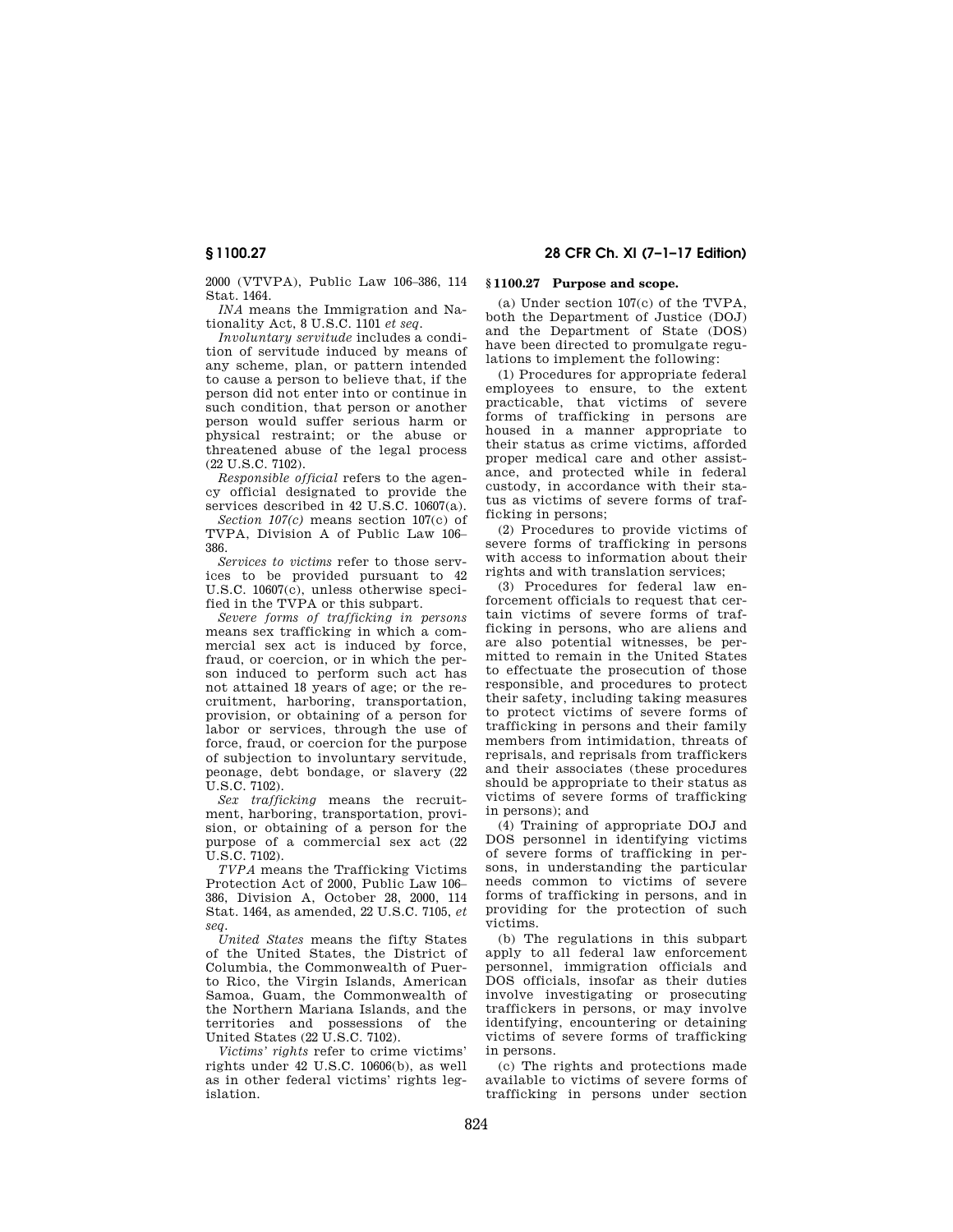## **Dept. of Justice and Dept. of State § 1100.31**

107(c) supplement those rights and protections provided to victims and witnesses in federal victims' rights legislation as defined in this subpart. The intent of this subpart is to ensure that the protections available under the provisions of federal victims' rights legislation as well as the TVPA are fully provided to victims of severe forms of trafficking in persons, in keeping with their status as victims of severe forms of trafficking in persons. This subpart will ensure that these victims are identified as early as possible in the investigation and prosecution process, so that services and protections available to them under the laws of the United States are provided.

(d) The regulations under this subpart set forth the general procedures to ensure these rights are protected in cases involving victims of severe forms of trafficking in persons. All agencies, bureaus, boards, divisions, programs, and offices in the DOJ and the DOS with specific responsibilities under this subpart shall adopt such regulations and/or operating procedures as may be necessary to ensure compliance with section 107(c) and the requirements of this subpart.

# **§ 1100.29 The roles and responsibilities of federal law enforcement, immi-gration, and Department of State officials under the Trafficking Victims Protection Act (TVPA).**

(a) *Department of Justice officials.* The various agencies, bureaus, boards, divisions, programs, and offices of the DOJ have most of the responsibilities assigned by section 107(c). The goals of section 107(c) are to identify victims of severe forms of trafficking in persons as early as possible in the investigation and prosecution process, to ensure efforts are made to see that such victims are accorded the rights described in 42 U.S.C. 10606, and to provide the protections and services required under 42 U.S.C. 10607 and under the TVPA.

(b) *Department of State officials.* Department of State missions throughout the world are often the initial contact for aliens in foreign countries who wish to come to the United States. Appropriate DOS personnel should be trained in identifying victims of severe forms of trafficking in persons. Furthermore, considering the international nature of

trafficking in persons, appropriate DOS personnel, upon encountering victims of severe forms of trafficking in persons in foreign countries, should consider referrals to local law enforcement or service providers in the host country, but only if the local host country conditions support such actions.

(c) *Federal law enforcement officials.*  Federal law enforcement officials who, during the performance of their duties, encounter a person whom they believe may be a victim of a severe form of trafficking in persons as defined by this subpart, are responsible for bringing such an individual to the attention of those federal law enforcement officials primarily responsible for enforcing trafficking laws, specifically INS or FBI. In addition, DOS's Diplomatic Security Service has investigative authority in visa and passport fraud cases that may involve trafficking in persons. Federal law enforcement officials also include federal law enforcement personnel working cooperatively with law enforcement officials who have primary investigative jurisdiction in such trafficking cases. Each federal agency having law enforcement responsibilities should ensure that its officers are trained in identifying victims of severe forms of trafficking in persons, and are familiar with the rights, services, and protections such victims are to be accorded under the TVPA and 42 U.S.C. 10606 and 10607.

#### **§ 1100.31 Procedures for protecting and providing services to victims of severe forms of trafficking in persons in federal custody.**

(a) While in federal custody, all victims of severe forms of trafficking in persons must be provided, to the extent practicable, the protections and services outlined in this section in accordance with their status as victims of severe forms of trafficking in persons. Under 42 U.S.C. 10607(a), each agency must designate officials who are responsible for identifying victims of crime and providing services to them. The designations appear in the *Attorney General Guidelines.* This responsibility also extends to those who are responsible for victims of severe forms of trafficking in persons while they are in federal custody.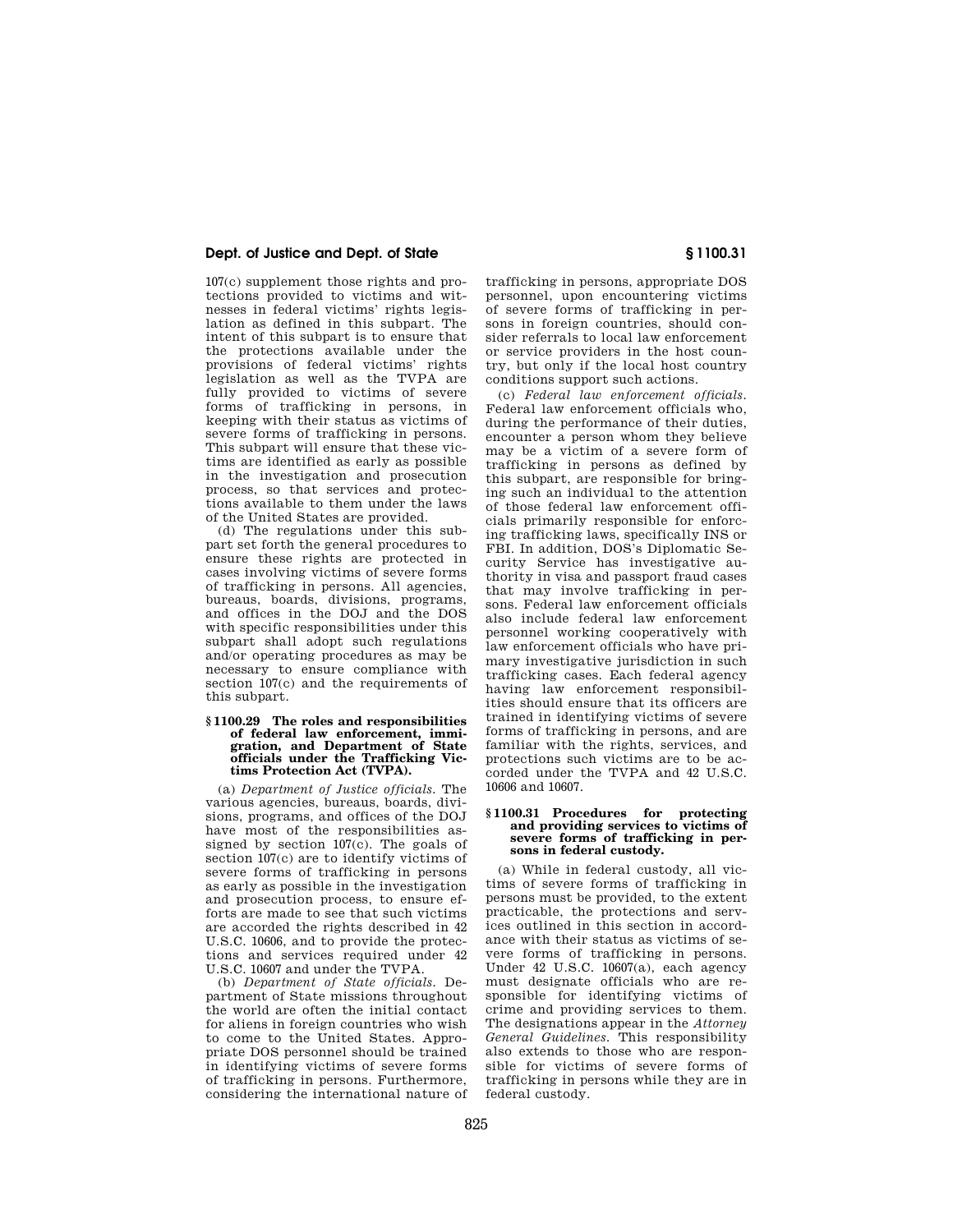(b) To the extent practicable and allowed by law, alternatives to formal detention of victims of severe forms of trafficking in persons should be considered in every case. However, if detention is required, victims of severe forms of trafficking in persons in federal custody, to the extent practicable, shall not be detained in facilities inappropriate to their status as crime victims. The responsible official shall make all efforts, where appropriate and practicable, to house those victims separately from those areas in which criminals are detained. The responsible official must also provide protections and security to those victims as required by federal standards, policies, and procedures. Information on the federal prohibitions against intimidation and harassment, and the remedies available for such actions should routinely be made available to victims.

(c) Victims of severe forms of trafficking in persons in federal custody shall receive necessary medical care and other assistance. This care should include free optional testing for HIV and other sexually transmitted diseases in cases involving sexual assault or trafficking into the sex industry, as well as a counseling session by a medically-trained professional on the accuracy of such tests and the risk of transmission of sexually transmitted diseases to the victim. Other forms of mental health counseling or social services also may be appropriate to address the trauma associated with trafficking in persons.

(d) As mandated by 42 U.S.C. 10607, federal officials are responsible for arranging for victims to receive reasonable protection from a suspected offender and persons acting in concert with or at the behest of the suspected offender. Federal law enforcement agencies also should protect victims of a severe form of trafficking in persons from harm and intimidation pursuant to section 6 of the Victim and Witness Protection Act of 1982 and 18 U.S.C. 1512 note. It may also be appropriate to discuss with the victims the available remedies described in 18 U.S.C. 1512 and 1513. Federal officials also should employ civil procedures for protecting victims and witnesses, including application for temporary restraining orders

**§ 1100.33 28 CFR Ch. XI (7–1–17 Edition)** 

and protective orders, as set out in 18 U.S.C. 1514, if practicable. If the victim's safety is at risk or if there is danger of the victim's recapture by the trafficker, the responsible official should take the following steps under the TVPA:

(1) Use available practical and legal measures to protect the trafficked victim and family members from intimidation, harm, and threats of harm; and

(2) Ensure that the names and identifying information pertaining to trafficked victims and family members are not disclosed to the public.

### **§ 1100.33 Access to information and translation services for victims of severe forms of trafficking in persons.**

(a) All federal investigative, prosecutorial, and correctional agencies engaged in the detection, investigation, or prosecution of crime shall use their best efforts to see that victims of severe forms of trafficking in persons are accorded all rights under federal victims' rights legislation. In cases involving severe forms of trafficking in persons, federal officials should provide victims within the United States, as defined by this subpart, information about their rights and applicable services, including:

(1) Pro bono and low-cost legal services, including immigration services;

(2) Federal and state benefits and services (victims who are minors and adult victims who are certified by the United States Department of Health and Human Services (HHS) are eligible for assistance that is administered or funded by federal agencies to the same extent as refugees; others may be eligible for certain, more limited, benefits);

(3) Victim service organizations, including domestic violence and rape crisis centers;

(4) Protections available, especially against threats and intimidation, and the remedies available as appropriate for the particular individual's circumstances;

(5) Rights of individual privacy and confidentiality issues;

(6) Victim compensation and assistance programs;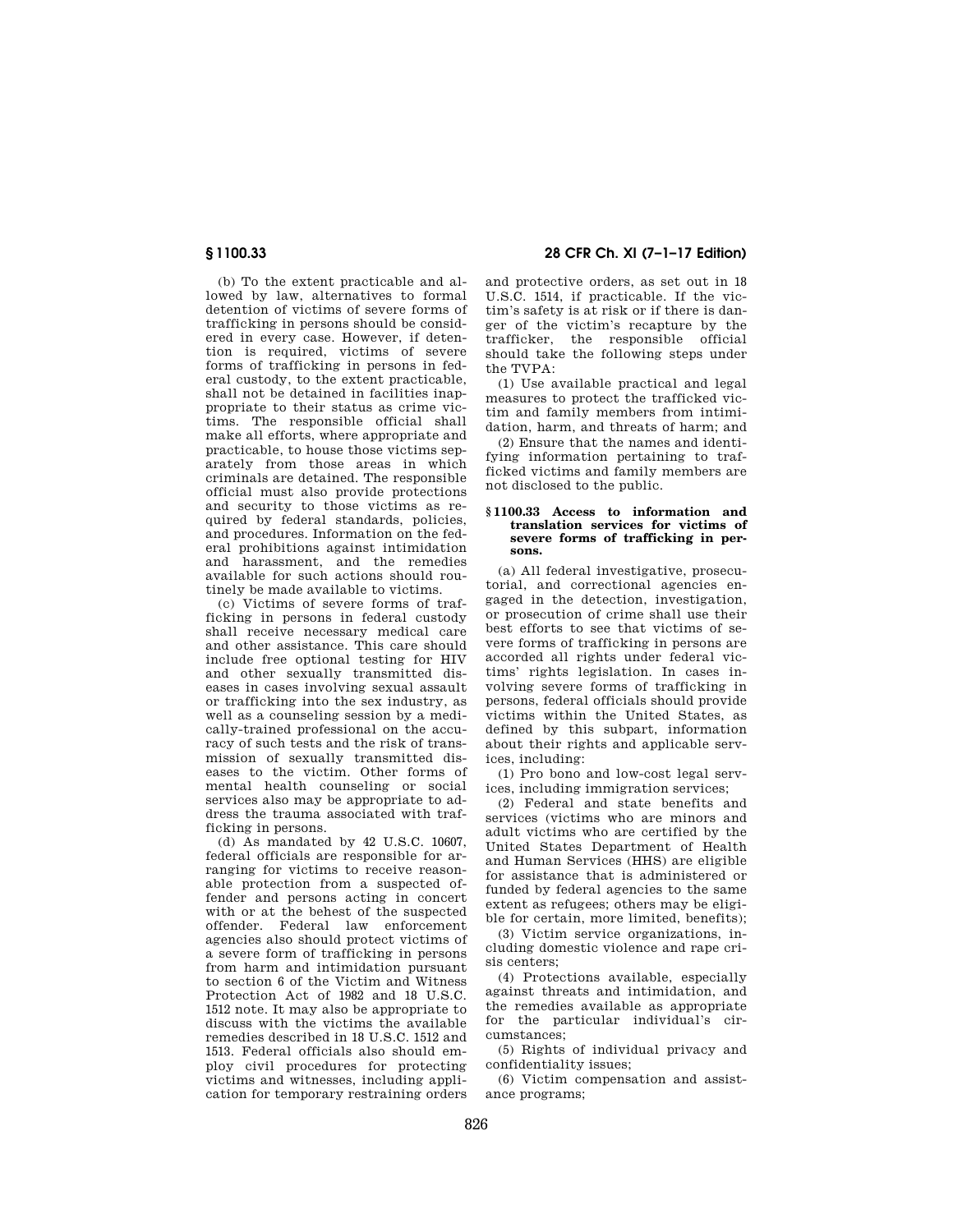### **Dept. of Justice and Dept. of State § 1100.35**

(7) Immigration benefits or programs that may be relevant to victims of severe forms of trafficking in persons, including those available under the  $VTVPA$ 

(8) The right to restitution;

(9) The right to notification of case status; and

(10) The availability of medical services.

(b) The federal agencies as defined in paragraph (a) of this section must ensure reasonable access to translation services and/or oral interpreter services in the event the victim is not able to communicate in English.

#### **§ 1100.35 Authority to permit continued presence in the United States for victims of severe forms of trafficking in persons.**

(a) Federal law enforcement officials who encounter alien victims of severe forms of trafficking in persons who are potential witnesses to that trafficking may request that the Immigration and Naturalization Service (INS) grant the continued presence of such aliens in the United States. All law enforcement requests for continued presence must be submitted to the INS, Headquarters Office of Field Operations, in accordance with INS procedures. Each federal law enforcement agency will designate a headquarters office to administer submissions and coordinate with the INS on all requests for continued presence. The designated headquarters office will be responsible for meeting all reporting requirements contained in INS procedures for the processing and administering of the requests for continued presence in the United States of eligible aliens.

(b) Upon receiving a request, the INS will determine the victim's immigration status. When applicable and appropriate, the INS may then use a variety of statutory and administrative mechanisms to ensure the alien's continued presence in the United States. The specific mechanism used will depend on the alien's current status under the immigration laws and other relevant facts. These mechanisms may include parole, voluntary departure, stay of final order, section 107(c)(3)-based deferred action, or any other authorized

form of continued presence, including applicable nonimmigrant visas.

(1) The alien's continued presence in the United States under this subpart does not convey any immigration status or benefit apart from that already encompassed by the particular form of authorized continued presence granted. In most circumstances, victims granted continued presence will be eligible for temporary employment authorization.

(2) The continued presence granted through any of the mechanisms described in this paragraph (b) will contain the terms normally associated with the particular type of authorized continued presence granted, including, but not limited to, duration of benefit, terms and procedures for receiving an extension, travel limitations, and employment authorization unless expressly waived in an individual approval. Aliens granted deferred action based upon section  $107(c)(3)$  are considered to be present in the United States pursuant to a period of stay authorized by the Attorney General for purposes of INA sections  $212(a)(9)(B)(I)$  and  $(C)$ .

(c)(1) In cases where it is determined that the granting to an alien of continued presence in the United States poses a threat to national security or to the safety and welfare of the public, the INS may require the requesting agency to meet special conditions or requirements prior to approval. The INS will promptly convey any such condition or requirement to the requesting agency in writing. Upon agreement by the requesting agency to comply with the conditions and accept the costs associated with the implementation of those conditions, the INS will grant the continued presence of the alien in the United States.

(2) Although the INS and the requesting law enforcement agency will make every effort to reach a satisfactory agreement for the granting of continued presence, the INS may deny a request for continued presence in the following instances:

(i) Failure, on the part of the requesting agency, to provide necessary documentation or to adhere to established INS procedures;

(ii) Refusal to agree or comply with conditions or requirements instituted